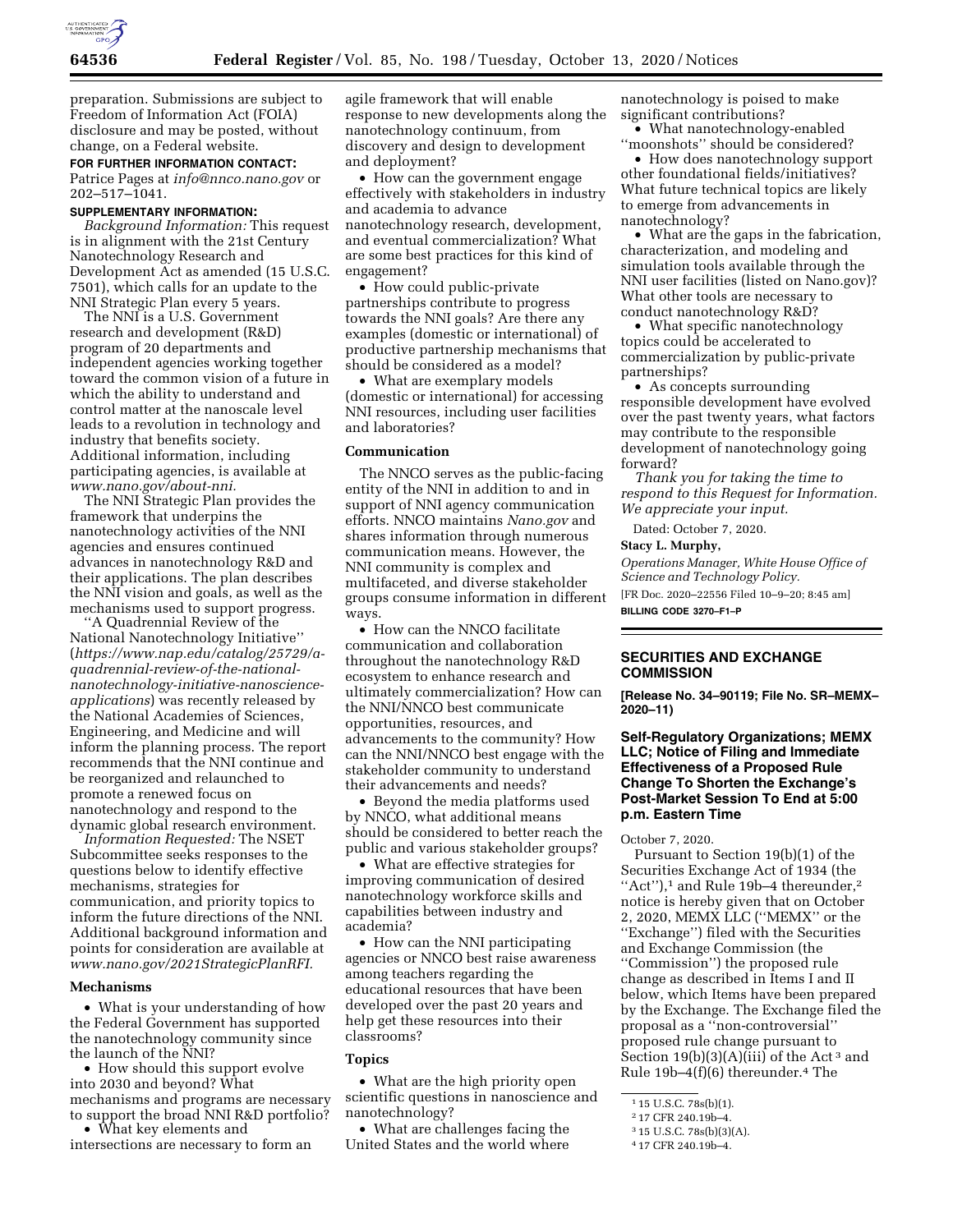Commission is publishing this notice to solicit comments on the proposed rule change from interested persons.

# **I. Self-Regulatory Organization's Statement of the Terms of Substance of the Proposed Rule Change**

The Exchange is filing with the Commission a proposed rule change to proposed rule change to amend Exchange Rule 1.5(w) to shorten the length of the Exchange's after-hours trading session (*i.e.,* the Post-Market Session 5) to end at 5:00 p.m. Eastern Time 6 rather 8:00 p.m., and to make conforming changes to Exchange Rules 1.5(k) and 11.1(a). The text of the proposed rule change is provided in Exhibit 5.

# **II. Self-Regulatory Organization's Statement of the Purpose of, and Statutory Basis for, the Proposed Rule Change**

In its filing with the Commission, the Exchange included statements concerning the purpose of and basis for the proposed rule change and discussed any comments it received on the proposed rule change. The text of these statements may be examined at the places specified in Item IV below. The Exchange has prepared summaries, set forth in sections A, B, and C below, of the most significant aspects of such statements.

# *A. Self-Regulatory Organization's Statement of the Purpose of, and Statutory Basis for, the Proposed Rule Change*

#### 1. Purpose

The Exchange offers three distinct trading sessions in which the Exchange accepts orders from members of the Exchange (''Members'') for potential execution: (1) The ''Pre-Market Session,'' which begins at 7:00 a.m. and continues until 9:30 a.m.,7 (2) ''Regular Trading Hours,'' which begin at 9:30 a.m. and continue until 4:00 p.m.,<sup>8</sup> and (3) the ''Post-Market Session,'' which begins at 4:00 p.m. and continues until 8:00 p.m.9 Members may designate when their orders are eligible for execution by selecting their desired Time-in-Force instruction.10

The purpose of the proposed rule change is to shorten the length of the Exchange's after-hours trading session by amending Exchange Rule 1.5(w), which defines Post-Market Session, to end the Post-Market Session at 5:00 p.m. rather than 8:00 p.m. The Exchange submits that shortening the Post-Market Session would allow the Exchange to utilize its staff and resources in a more efficient manner while continuing to provide Members with an after-hours trading session for one hour after the close of the Regular Hours Session.

The Exchange believes the proposal to reduce the operating time of its Post-Market Session to end at 5:00 p.m. rather than 8:00 p.m. is reasonable and appropriate given that only a very small percentage (approximately 0.65%) of daily trading volume in NMS stocks occurs during those hours,11 and as such the Exchange believes that the costs to the Exchange associated with operating during those hours outweigh the benefits to Members and other market participants. Moreover, since the Exchange commenced trading operations on September 21, 2020 (supporting trading in seven NMS stocks), the Exchange has received very few orders in the Post-Market Session, and all such orders were received between 4:00 p.m. and 5:00 p.m. The Exchange expects that it will continue to receive very few orders in the Post-Market Session even after the Exchange completes its rollout of supporting trading in all NMS stocks, and that the large majority of such orders would continue to be received between 4:00 p.m. and 5:00 p.m. rather than between 5:00 p.m. and 8:00 p.m. To the extent the Exchange in the future believes there is adequate demand to justify operating a longer after-hours trading session, it will consider again extending its hours to accommodate such demand.

The Exchange notes that other exchanges offer a longer after-hours trading session after the close of Regular Trading Hours and that Members and other market participants can choose to direct their orders to those exchanges if they wish to participate in an afterhours trading session extending beyond 5:00 p.m.12 The Exchange also notes

that other exchanges currently end their after-hours trading sessions prior to 8 p.m., including three exchanges that close at 5:00 p.m. consistent with the Exchange's proposal.13 Thus, the Exchange believes that its proposal will adequately address the needs of Members by providing for a one-hour Post-Market Session, which trade data show is the period in which most of the after-hours trading activity occurs, as described above, and would allow the Exchange to conserve resources and staff time that would otherwise be dedicated to supporting the Exchange's after-hours trading session for a fourhour period on every trading day.

The Exchange also proposes to make conforming changes to Exchange Rules 1.5(k) and 11.1(a) to reflect the Post-Market Session ending at 5:00 p.m. Specifically, the Exchange proposes to amend Exchange Rule 1.5(k), which defines ''Exchange Operating Hours'' or ''Exchange Hours,'' to reflect that the Exchange's daily trading hours, comprised of all three trading sessions offered by the Exchange, would begin at 7:00 a.m. and continue until 5:00 p.m.14 The Exchange also proposes to amend Exchange Rule  $11.1(a)$  to update the hours of operations referenced in that Rule consistent with the changes described above.

#### 2. Statutory Basis

The Exchange believes that the proposed rule change is consistent with the provisions of Section 6(b) 15 of the Act, in general, and furthers the objectives of Sections and 6(b)(5) 16 of the Act, in particular, in that it is designed to promote just and equitable principles of trade and, in general, to protect investors and the public interest; furthermore, the proposed rule change is not designed to permit unfair discrimination between customers, issuers, brokers, or dealers.

Specifically, the Exchange believes its proposal to amend Rule 1.5(w) to shorten the length of its Post-Market

14 ''Exchange Operating Hours'' or ''Exchange Hours'' currently means the time between 7:00 a.m. and 8:00 p.m. *See* Exchange Rule 1.5(k).

<sup>5</sup> ''Post-Market Session'' means the time between 4:00 p.m. and 8:00 p.m. Eastern Time. *See* Exchange Rule  $1.5(w)$ .

<sup>6</sup>All time references in this filing are to Eastern Time unless otherwise noted.

<sup>7</sup> ''Pre-Market Session'' means the time between 7:00 a.m. and 9:30 a.m. *See* Exchange Rule 1.5(x).

<sup>8</sup> ''Regular Trading Hours'' means the time between 9:30 a.m. and 4:00 p.m. *See* Exchange Rule 1.5(bb).

<sup>9</sup>*See supra* note 5.

<sup>10</sup>*See* Exchange Rule 11.6(o).

<sup>11</sup>Percentage calculated based on data from the week of September 21, 2020. The Exchange receives and processes data made available through consolidated data feeds (*i.e.,* CTS and UTDF).

<sup>12</sup>*See, e.g.,* Cboe BZX Exchange, Inc. Rule 1.5(c), which provides for an ''After Hours Trading Session'' from 4:00 p.m. to 8:00 p.m.; Cboe EDGX Exchange, Inc. Rule 1.5(r), which provides for a ''Post-Closing Session'' from 4:00 p.m. to 8:00 p.m.; NYSE Arca Equities, Inc. Rule 7.34–E.(a)(3), which provides for a ''Late Trading Session'' that concludes at 8:00 p.m. Eastern Time; Nasdaq Rule

<sup>4701(</sup>g), which provides for ''Post-Market Hours'' that end at 8:00 p.m. Eastern Time.

<sup>13</sup>*See, e.g.,* New York Stock Exchange LLC Rule 51, which provides that the trading session concludes at 4:00 p.m.; MIAX PEARL, LLC Equities Rule 2600(a), which provides that orders may be entered on such exchange until 4:00 p.m.; Investors Exchange LLC Rule 1.160(aa), which provides for a ''Post-Market Session'' that concludes at 5:00 p.m.; Long-Term Stock Exchange, Inc. Rule 1.160(ee), which provides for a ''Post-Market Session'' that concludes at 5:00 p.m.; Nasdaq PHLX LLC Rule 3301(g), which provides for ''Post-Market Hours'' that end at 5:00 p.m. Eastern Time.

<sup>15</sup> 15 U.S.C. 78f.

<sup>16</sup> 15 U.S.C. 78f(b)(5).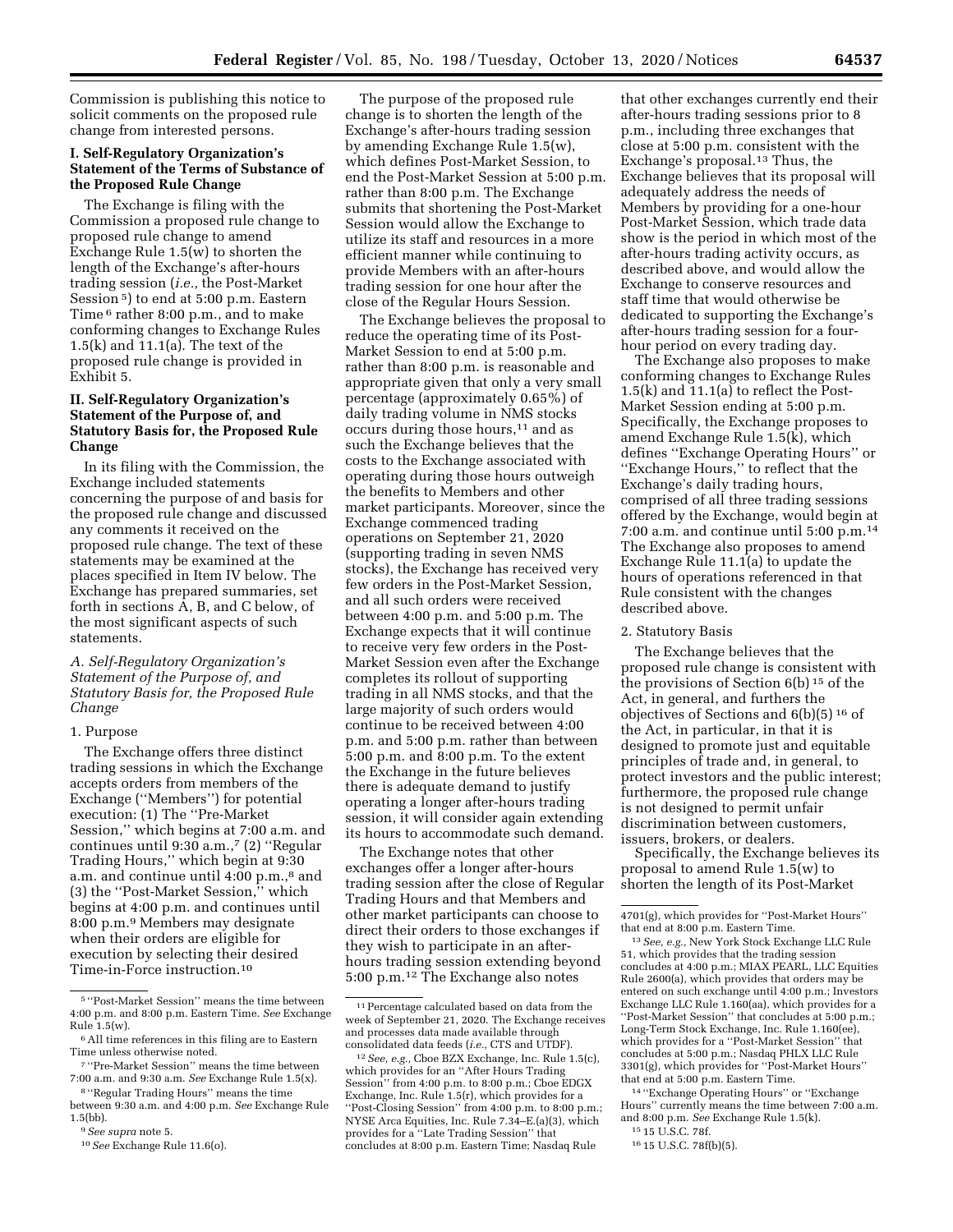Session to end at 5:00 p.m. rather than 8:00 p.m. would allow the Exchange to conserve its resources and staff time and focus these on the Exchange's core business, which is providing an efficient and cost-effective marketplace for trading in equity securities during Regular Trading Hours, and other aspects of the Exchange's operations, including its regulatory function, while maintaining a facility for Members to execute trades for one hour after Regular Trading Hours. Reducing the time during which the Post-Market Session operates would allow the Exchange to maximize efficiencies and eliminate costs that are associated with supporting trading operations during the longer after-hours trading session but are not expected to yield a sufficient economic return. The Exchange believes that the proposed rule change is therefore consistent with Section 6(b)(5) of the Act in that, by seeking to operate in a more efficient manner that focuses on trading during Regular Trading Hours and other aspects of the Exchange's operations, including its regulatory function, it will operate to promote just and equitable principles of trade and, in general, protect investors and the public interest. The Exchange also believes that the proposed rule change would not permit unfair discrimination between customers, issuers, brokers, or dealers because it would affect all Members and market participants in the same way and to the same extent, and is therefore consistent with Section 6(b)(5) of the Act. Moreover, the Exchange notes that there is precedent for an exchange shortening the hours of its after-hours trading session (also changing from 8:00 p.m. to 5:00 p.m.) to allow it to utilize its staff time and resources in a more efficient manner and focus these on other aspects of its operations, so this aspect of the proposed rule change does not raise any new or novel issues that have not previously been considered by the Commission.17

In addition, the Exchange believes that the proposed amendment to Exchange Rule 1.5(w) furthers the objectives of Sections 6(b)(1) 18 of the Act in that it would conserve Exchange resources, which are expended to support trading operations during the Exchange's trading hours, and would allow the Exchange to utilize these resources for other purposes, including the Exchange's regulatory function, thereby enabling it to be so organized as

to have the capacity to be able to carry out the purposes of the Act and to comply, and to enforce compliance by its members, with the provisions of the Act, the rules and regulations thereunder, and the rules of the Exchange.

The Exchange also believes that the proposed amendments to Exchange Rules 1.5(k) and 11.1(a) are consistent with the Act because the amendments update those Rules to reference the proposed 5:00 p.m. time as the time until which the Exchange would accept orders in the Post-Market Session. No further substantive changes to those Rules are proposed. The Exchange believes that it is appropriate to update all of its rules that specifically reference the Exchange's operating hours so that the Exchange's rules properly reflect the change to the Post-Market Session being implemented in this proposed rule change.

## *B. Self-Regulatory Organization's Statement on Burden on Competition*

The Exchange does not believe that the proposed rule change will result in any burden on competition that is not necessary or appropriate in furtherance of the Act. By shortening the time period during which its Post-Market Session operates, the Exchange is reducing the number of equity exchanges offering an after-hours trading session extending from after the close of Regular Trading Hours until 8:00 p.m. However, the Exchange does not believe that this will inappropriately burden competition in that, as proposed, the Exchange will continue to offer a Post-Market Session until 5:00 p.m. and other exchanges offer an afterhours trading session extending until 8:00 p.m.19 The Exchange therefore believes that the availability of an afterhours trading facility at other exchanges will provide Members and other market participants with venues to which they can direct their after-hours activity after the Exchange's proposed 5:00 p.m. Post-Market Session end time and the reduction in the time frame during which the Exchange's after-hours facility operates will not impair competition.

Furthermore, the Exchange does not believe that the proposed rule change would have any significant impact on inter-market competition as there are other exchanges that already end their after-hours trading sessions prior to 8:00 p.m., including at 5:00 p.m.,20 and other marketplaces are free to provide similar trading hours. The Exchange also does

not believe that the proposed rule change would have any significant impact on intra-market competition as all Members would be subject to the modified hours of the Post-Market Session.

### *C. Self-Regulatory Organization's Statement on Comments on the Proposed Rule Change Received From Members, Participants, or Others*

The Exchange neither solicited nor received comments on the proposed rule change.

## **III. Date of Effectiveness of the Proposed Rule Change and Timing for Commission Action**

The Exchange has filed the proposed rule change pursuant to Section  $19(b)(3)(A)(iii)$  of the Act<sup>21</sup> and Rule 19b–4(f)(6) thereunder.22 Because the foregoing proposed rule change does not: (i) Significantly affect the protection of investors or the public interest; (ii) impose any significant burden on competition; and (iii) become operative for 30 days from the date on which it was filed, or such shorter time as the Commission may designate, it has become effective pursuant to Section  $19(b)(3)(A)(iii)$  of the Act<sup>23</sup> and subparagraph (f)(6) of Rule 19b-4 thereunder.24

A proposed rule change filed under Rule 19b–4(f)(6) 25 normally does not become operative prior to 30 days after the date of the filing. However, pursuant to Rule  $19b-4(f)(6)(iii)$ , <sup>26</sup> the Commission may designate a shorter time if such action is consistent with the protection of investors and the public interest. The Exchange has asked the Commission to waive the 30-day operative delay so that the proposal may take effect immediately. The Exchange states that waiver of the 30-day operative delay would allow the Exchange to immediately implement the proposed change to the Post-Market Session, which would better align the expenses of operating the Post-Market Session with the expected volume and revenue associated with that trading session, thereby allowing the Exchange to conserve resources and staff time and

24 17 CFR 240.19b–4(f)(6). In addition, Rule 19b– 4(f)(6)(iii) requires a self-regulatory organization to give the Commission written notice of its intent to file the proposed rule change, along with a brief description and text of the proposed rule change, at least five business days prior to the date of filing of the proposed rule change, or such shorter time as designated by the Commission. The Exchange has fulfilled this requirement.

<sup>17</sup>*See* Securities Exchange Act Release No. 72215 (May 21, 2014), 79 FR 30678 (May 28, 2014) (rule change of National Stock Exchange, Inc. shortening its after-hours trading session from 8:00 p.m. to 5:00 p.m.). 18 15 U.S.C. 78(f)(b)(1).

<sup>19</sup>*See supra* note 12.

<sup>20</sup>*See supra* note 13.

<sup>21</sup> 15 U.S.C. 78s(b)(3)(A)(iii).

<sup>22</sup> 17 CFR 240.19b–4(f)(6).

<sup>23</sup> 15 U.S.C. 78s(b)(3)(A)(iii).

<sup>25</sup> 17 CFR 240.19b–4(f)(6).

<sup>26</sup> 17 CFR 240.19b–4(f)(6)(iii).